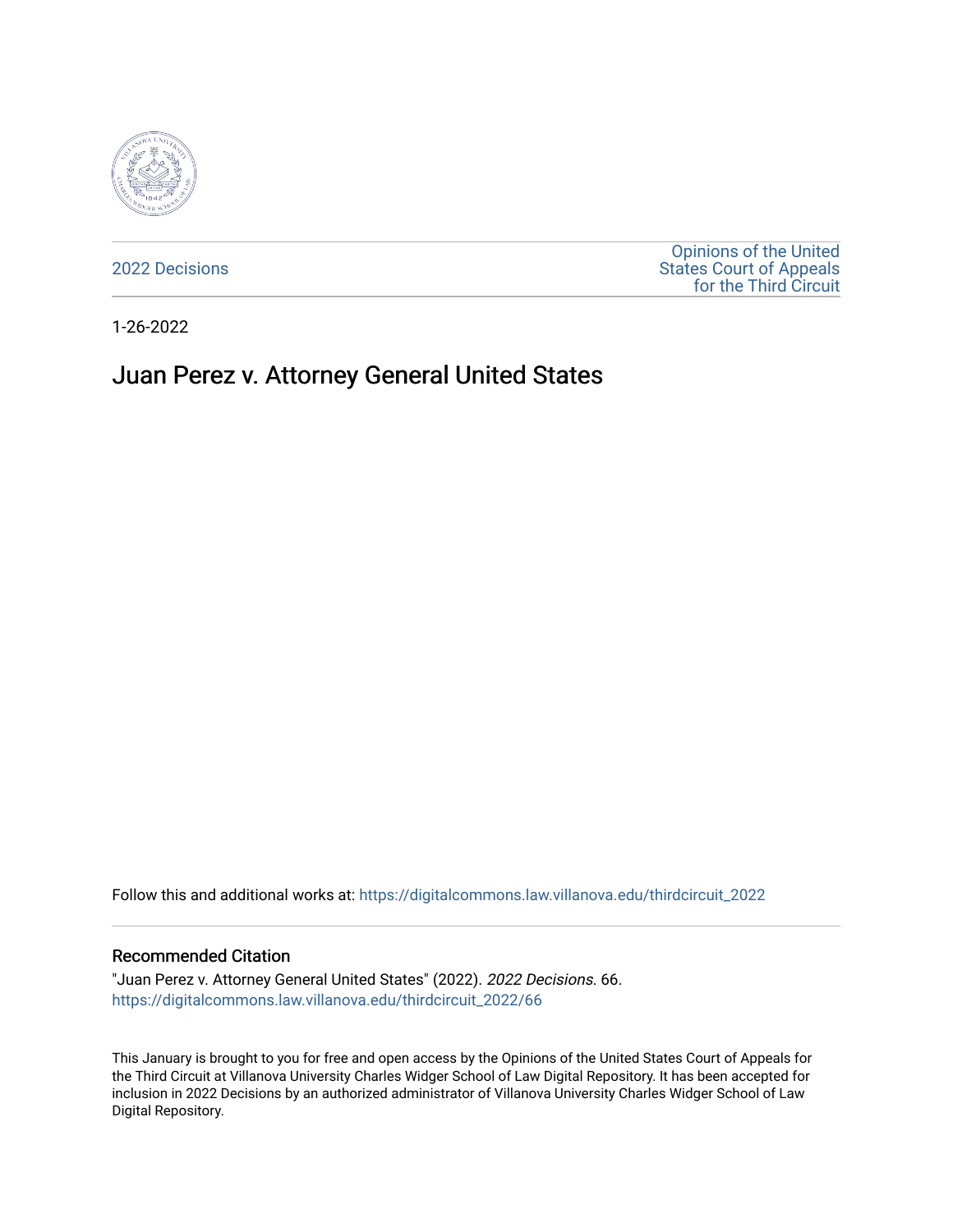#### NOT PRECEDENTIAL

### UNITED STATES COURT OF APPEALS FOR THE THIRD CIRCUIT

**\_\_\_\_\_\_\_\_\_\_**

No. 21-1274 **\_\_\_\_\_\_\_\_\_\_\_**

#### JUAN ARTURO PEREZ,

Petitioner

v.

# ATTORNEY GENERAL UNITED STATES OF AMERICA

**\_\_\_\_\_\_\_\_\_\_\_\_\_\_\_\_**

On Petition for Review of an Order of the Board of Immigration Appeals (BIA: A070-436-978) Immigration Judge: Matthew Watters

**\_\_\_\_\_\_\_\_\_\_\_\_\_\_\_\_**

Argued on November 18, 2021

Before: AMBRO, JORDAN, and ROTH, Circuit Judges

(Opinion filed: January 26, 2022)

Michael S. DePrince **(Argued)** Troutman Pepper Hamilton Sanders  $401$  9<sup>th</sup> Street, N.W. Suite 600 Washington, DC 20004

Christopher R. Healy Sara A. Mohamed Anthony C. Vale Troutman Pepper Hamilton Sanders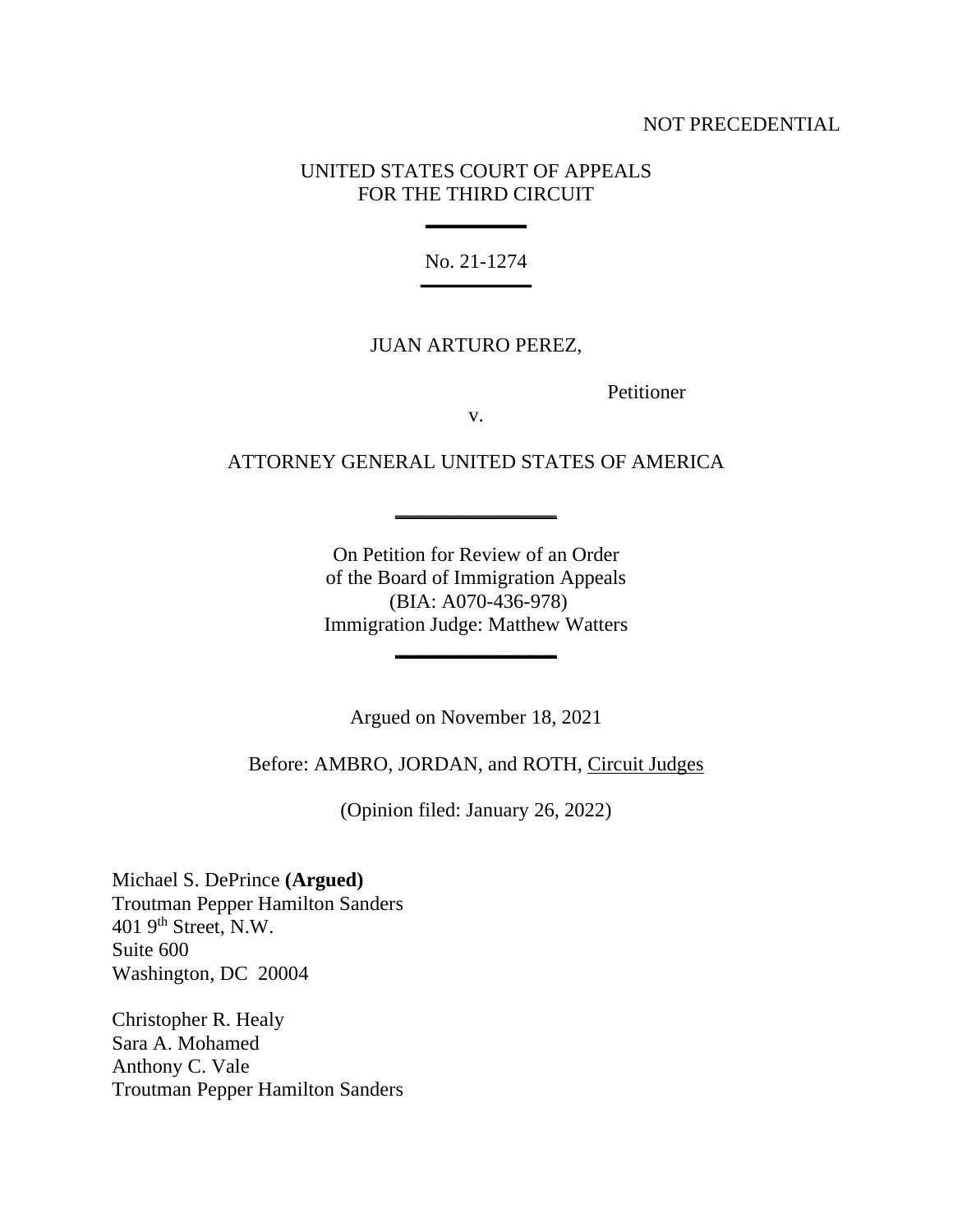3000 Two Logan Square 18<sup>th</sup> and Arch Streets Philadelphia, PA 19103

Brett A. Tarver Troutman Pepper Hamilton Sanders 600 Peachtree Street, N. E. Suite 3000, Bank of America Plaza Atlanta, GA 30308

Counsel for Petitioner

Robert M. Stalzer **(Argued)** Office of Immigration Litigation P. O. Box 878 Ben Franklin Station Washington, DC 20044

Counsel for Respondent

# OPINION\* **\_\_\_\_\_\_\_\_\_\_\_**

**\_\_\_\_\_\_\_\_\_\_\_**

AMBRO, Circuit Judge

Juan Perez, a citizen of El Salvador, seeks review of a Board of Immigration Appeals (BIA) decision affirming an immigration judge's finding that Perez was removable. The BIA found Perez deportable for having a prior aggravated felony of attempted "sexual abuse of a minor," as that term is used in the Immigration and Nationality Act (INA), 8 U.S.C. §§ 1101(a)(43)(A),(U), 1227(a)(2)(A)(iii). He challenges the BIA's holding that his prior conviction under D.C. Code §§ 22-1803 and

<sup>\*</sup> This disposition is not an opinion of the full Court and pursuant to I.O.P. 5.7 does not constitute binding precedent.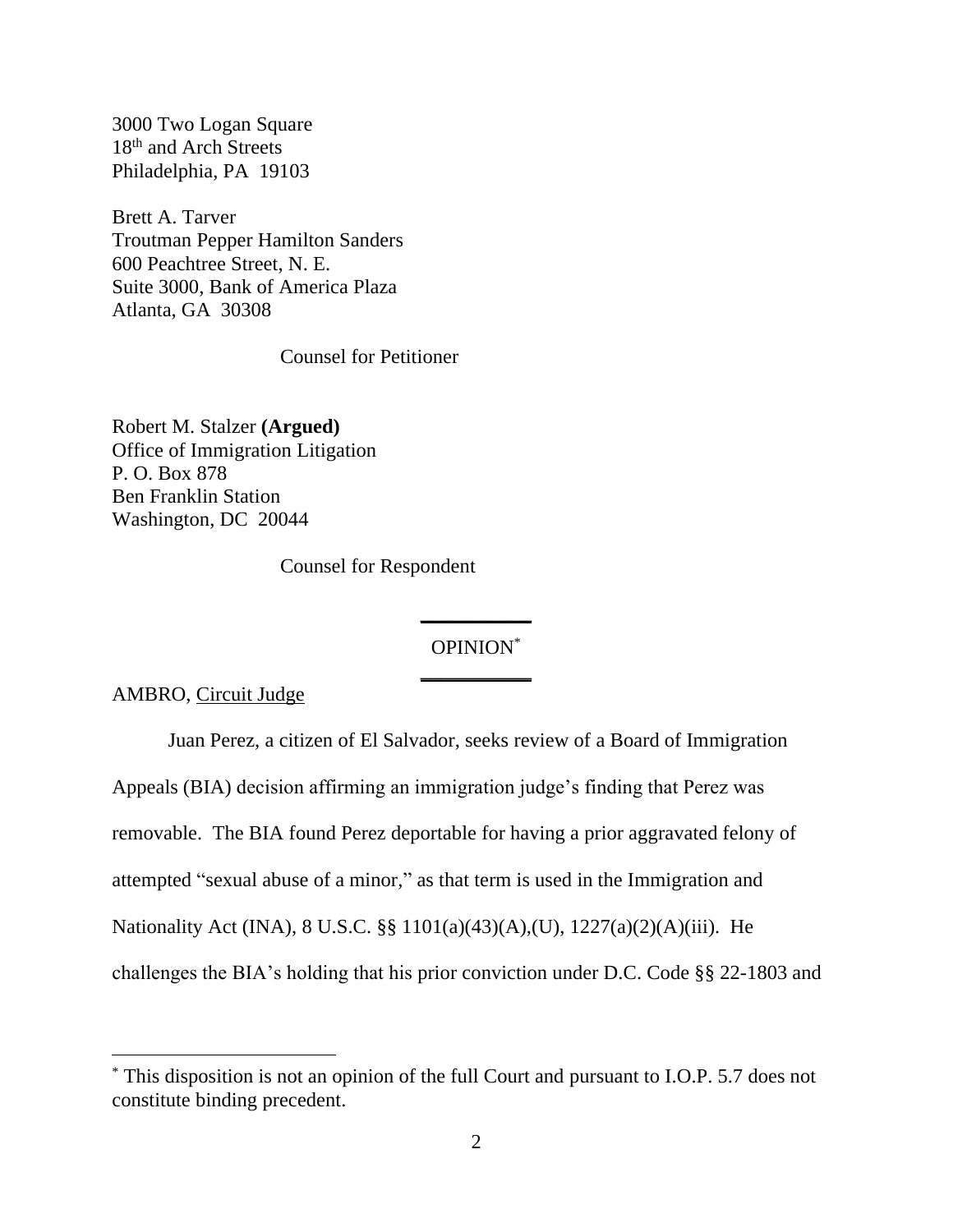22-3009 qualifies as a conviction for attempted "sexual abuse of a minor." Because we agree Perez's conviction is a categorical match to attempted "sexual abuse of a minor" in the INA, we deny the petition for review.

**I.**

Perez worked as a teacher at an early childhood education center. Over a period of about four months across 2017 and 2018, he repeatedly touched the clothed genitals of a student in the classroom. The victim was eight-years old, and Perez was sixty-five at the time. Perez instructed her not to tell anyone about the abuse. In 2018, he pled guilty to attempted second-degree child sexual abuse in violation of D.C. Code §§ 22-1803 and 22-3009. Perez received a two-year sentence and served six months' imprisonment.

While Perez was incarcerated, the Department of Homeland Security (DHS) began removal proceedings. It said he was removable as a noncitizen who had committed attempted "sexual abuse of a minor," an aggravated felony under the INA. *See* 8 U.S.C. §§ 1101(a)(43)(A), (U), 1227(a)(2)(A)(iii). In his removal proceeding, Perez argued his conviction for attempted second-degree child sexual abuse under D.C. Code §§ 22-1803 and 22-3009 did not constitute attempted "sexual abuse of a minor." 1 But the Immigration Judge disagreed.

Perez appealed to the BIA. It agreed his conviction under D.C. Code §§ 22-1803 and 22-3009 was an aggravated felony for purposes of the INA. He timely filed this petition for review.

<sup>&</sup>lt;sup>1</sup> Perez also applied for an adjustment of status and a waiver of inadmissibility, but he does not press these issues as part of his petition for review.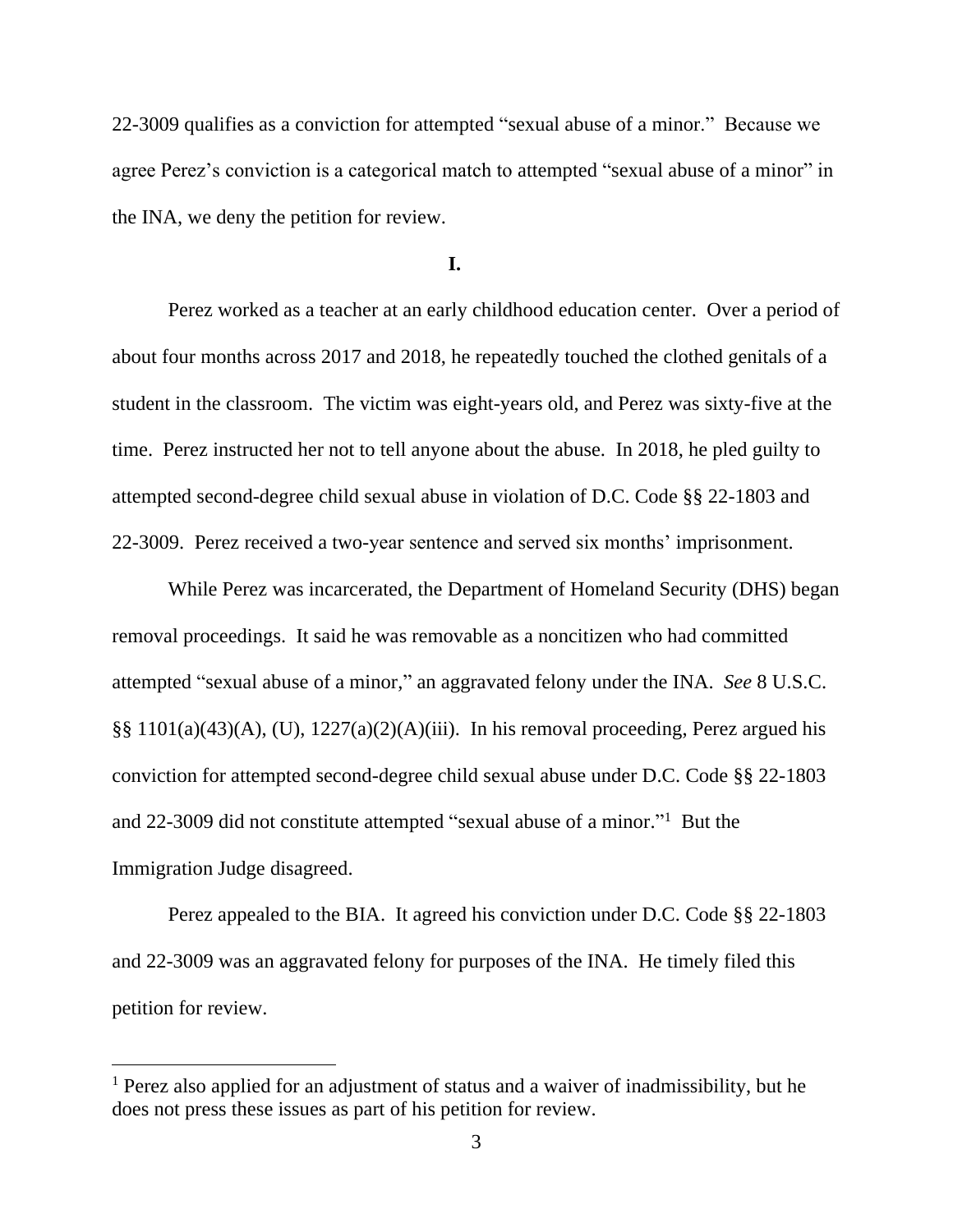**II.**

To determine whether a conviction is an "aggravated felony" under the INA, we apply the categorical approach. *Moncrieffe v. Holder*, 569 U.S. 184, 190 (2013); *Rosa v. Att'y Gen.*, 950 F.3d 67, 73 (3d Cir. 2020). What this means is that prior convictions under a non-federal statute are a categorical match to a generic federal offense when the minimum conduct criminalized by the prior offense necessarily falls within the scope of the generic federal offense. *See Rosa*, 950 F.3d at 73. In other words, if someone could have the prior conviction for conduct that would not satisfy the elements of the generic offense, then the conviction is not a categorical match for the generic offense. The comparison is based on the statutes; the defendant's actual criminal conduct is irrelevant. *See Mathis v. United States*, 136 S. Ct. 2243, 2248 (2016). Absent a categorical match, the prior conviction is not an "aggravated felony" for the INA. *Rosa*, 950 F.3d at 73.

Perez advances two arguments for why D.C.'s second-degree child sexual abuse law is broader than generic "sexual abuse of a minor" in the INA. First, he argues the generic INA offense is limited to contact instigated to cause sexual arousal or gratification, while D.C. law allows a conviction when the contact is done with the intent to "abuse, humiliate, harass, [or] degrade." D.C. Code § 22-3001(9). Second, Perez argues the generic INA offense is narrower than the D.C. offense because the D.C. Code does not permit a mistake-of-age defense. This second argument, Perez concedes, is now foreclosed by our recent decision in *K.A. v. Attorney General*, 997 F.3d 99, 113 (3d Cir. 2021) ("[T]he categorical approach . . . considers only the elements of an offense, and not affirmative defenses."). As a result, we need only discuss Perez's first contention.

4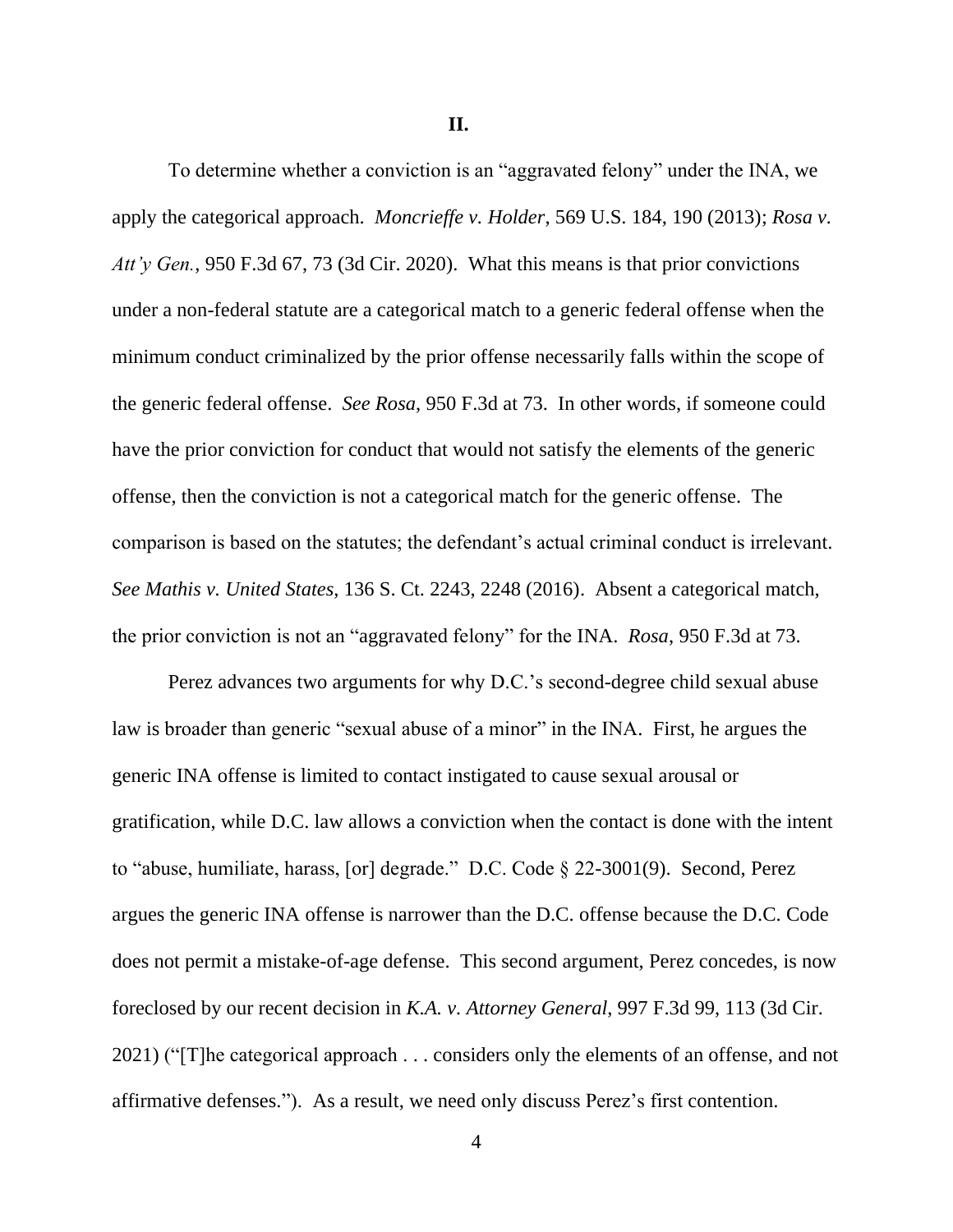We give deference to the BIA's own definition of "sexual abuse of a minor," *see Cabeda v. Att'y Gen.*, 971 F.3d 165, 171 (3d Cir. 2020), and here its definition is dispositive. It held in *Rodriguez-Rodriguez*, 22 I. & N. Dec. 991 (B.I.A. 1999), that "sexual abuse of a minor" must at least cover the conduct criminalized by 18 U.S.C. § 3509(a)(8). 22 I. & N. Dec at 995–96 (explaining § 3509(a)(8) "encompasses those crimes that can reasonably be considered sexual abuse of a minor"); *see also id.* at 995 ("Because Congress intended to provide in the Act a comprehensive scheme to cover crimes against children, we view the definition found at 18 U.S.C. § 3509(a) to be a more complete interpretation of the term 'sexual abuse of a minor' as it commonly is used."). Included in  $\S 3509(a)(8)$ 's definition of "sexually explicit conduct" is "sexual contact," which is itself defined as "the intentional touching, either directly or through clothing, of the genitalia, anus, groin, breast, inner thigh, or buttocks of any person with an intent to abuse, humiliate, harass, degrade, or arouse or gratify sexual desire of any person." § 3509(a)(8), (9). The intent portion of this definition is materially identical to the intent element in D.C. Code  $\S 22-3001(9)$ .<sup>2</sup>

Thus, the intent element of the District of Columbia's second-degree child sexual abuse law falls within the scope of the BIA's definition of "sexual abuse of a minor." Indeed, we reached essentially the same result when comparing the INA to New Jersey's child sex abuse law. *See Grijalva Martinez v. Att'y Gen.*, 978 F.3d 860, 868 (3d Cir.

<sup>&</sup>lt;sup>2</sup> Because § 3509(a)(8) provides a dispositive definition, we need not augment the BIA's definition using the standard tools of statutory interpretation. Thus, this case differs from *Cabeda*, where § 3509(a) was silent on the question at issue. *Cabeda*, 971 F.3d at 173.